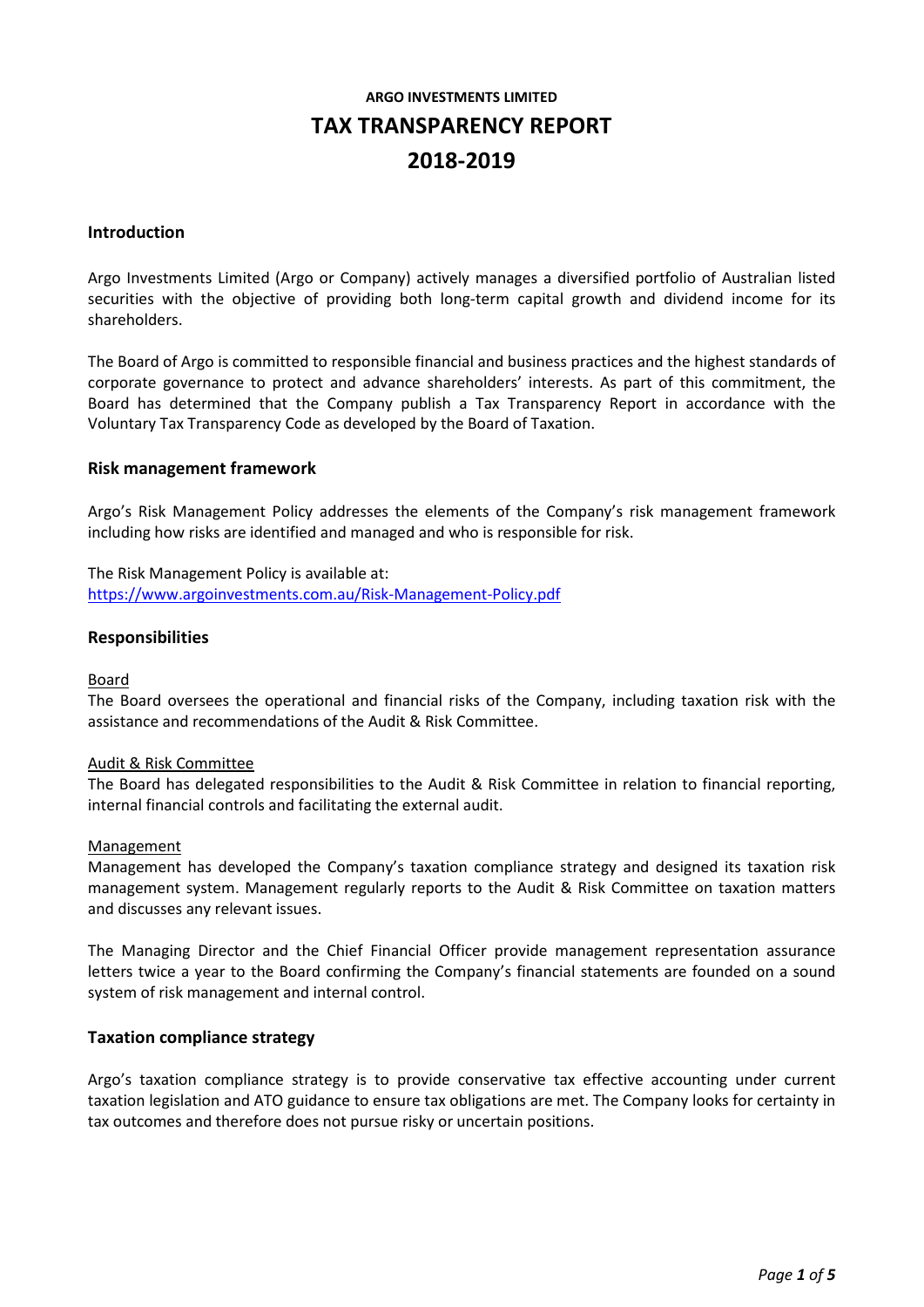## **Taxation risk management**

In accordance with the Company's risk management framework, the Company's business environment is regularly reviewed for new taxation risks and its current taxation risks are continually monitored.

Argo's risk management and internal control systems ensure compliance by the Company with its taxation obligations.

Management consults the Company's external auditor and tax advisers, PricewaterhouseCoopers (PWC) on all significant transactions and medium/high taxation risk matters to ensure correct application to enable the Company to meet its taxation obligations.

#### Taxation risk controls

To reduce the risk of misstatement in the calculation and provision for taxation, the Company has the following controls in place:

- As part of the half-year review and full-year audit, PWC review the Company's provision for tax payable and confirm the franking account and Listed Investment Company (LIC) capital gain account balances;
- PWC annually review and confirm accounting and tax treatment of investment transactions to ensure treatment is consistent with ATO legislation, guidance and class rulings; and
- Management prepares the Company's annual tax return and engages PWC to review and lodge it.

### **Income tax reconciliations**

A reconciliation of Argo's accounting profit to its income tax expense is included in Note 4 of the Company's 2019 Annual Report in accordance with International Financial Reporting Standards (IFRS).

The Company provides the following information to enhance transparency of Argo's tax outcomes in accordance with the Voluntary Tax Transparency Code:

- 1) Reconciliation of accounting profit for the year ended 30 June 2019 to income tax paid or payable;
- 2) Effective company tax rates; and
- 3) Reconciliation of tax liability payable at 30 June 2019 to tax paid for the 2018-19 year.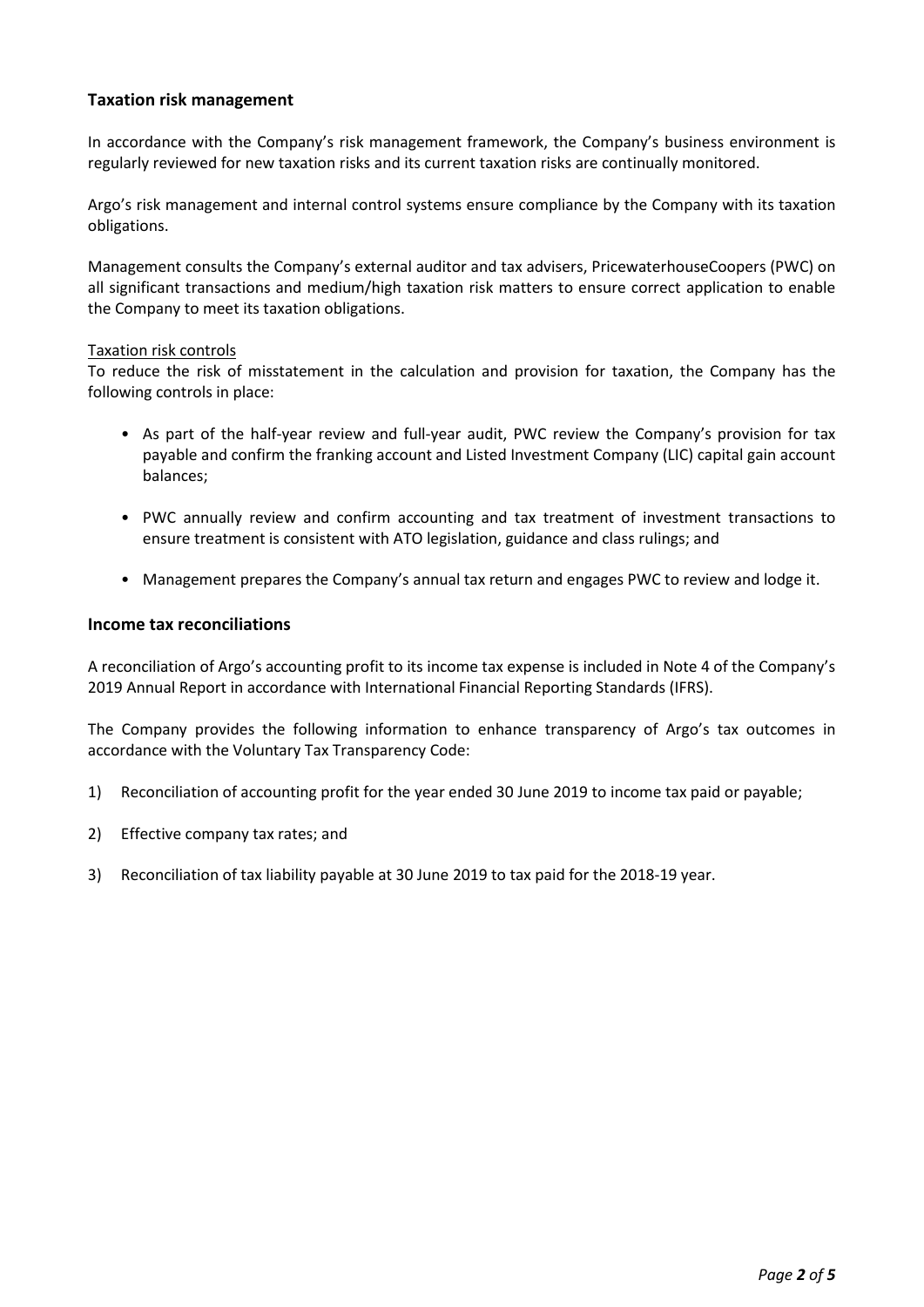**1) Reconciliation of accounting profit for the year ended 30 June 2019 to income tax paid or payable**

|                                                                    | 2019<br>\$000 |
|--------------------------------------------------------------------|---------------|
| Profit for the year before tax                                     | 306,641       |
| Nominal tax at 30%                                                 | 91,992        |
| Less: franking credits on dividends received                       | (68, 579)     |
| Less: non-taxable distribution                                     | (10, 835)     |
| Add: other taxable items                                           | 1,496         |
| Less: over provision in previous year                              | (106)         |
| Income tax expense as per Statement of Profit or Loss              | 13,968        |
| Add: tax on realised capital gains                                 | 20,941        |
| Add: deferred tax temporary differences                            | 595           |
| Less: PAYG tax instalments paid                                    | (19, 397)     |
| Tax payable as per Statement of Financial Position at 30 June 2019 | 16,107        |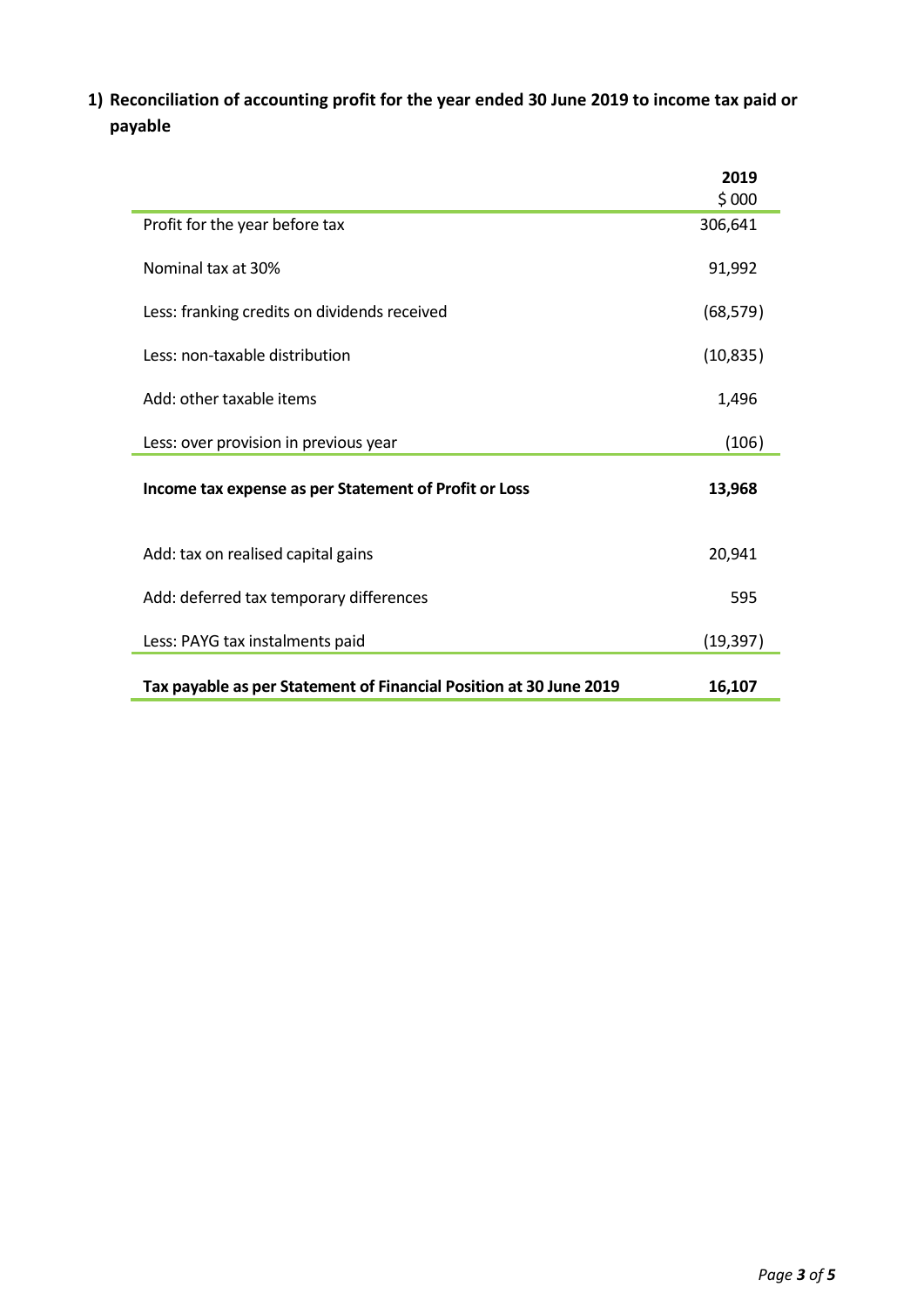## **2) Effective company tax rates**

|                                                       | 2019<br>\$000 |
|-------------------------------------------------------|---------------|
| Profit for the year before tax                        | 306,641       |
| Income tax expense as per Statement of Profit or Loss | 13,968        |
| <b>Effective tax rate</b>                             | 4.6%          |

Franked dividends received by the Company include tax credits which represent the tax already paid and distributed by the source companies. Including the tax (franking) credits received, and adjusting for the non-taxable demerger dividend from the Coles demerger from Wesfarmers, the effective tax rate would be as follows:

|                                                             | 2019<br>\$000 |
|-------------------------------------------------------------|---------------|
| Profit for the year before tax                              | 306,641       |
| Adjustment for demerger dividend                            | 36,116        |
| Adjusted profit for the year before tax                     | 270,525       |
| Franking and foreign tax credits received                   | 68,617        |
| Income tax expense as per Statement of Profit or Loss       | 13,968        |
| Tax expense including tax paid on dividends received        | 82,585        |
| Effective tax rate including tax paid on dividends received | 30.5%         |

The effective tax rate including tax paid on dividends received is more than the company tax rate of 30% due to non-assessable trust income received, dividends accrued at balance date and the over provision of tax from the previous year.